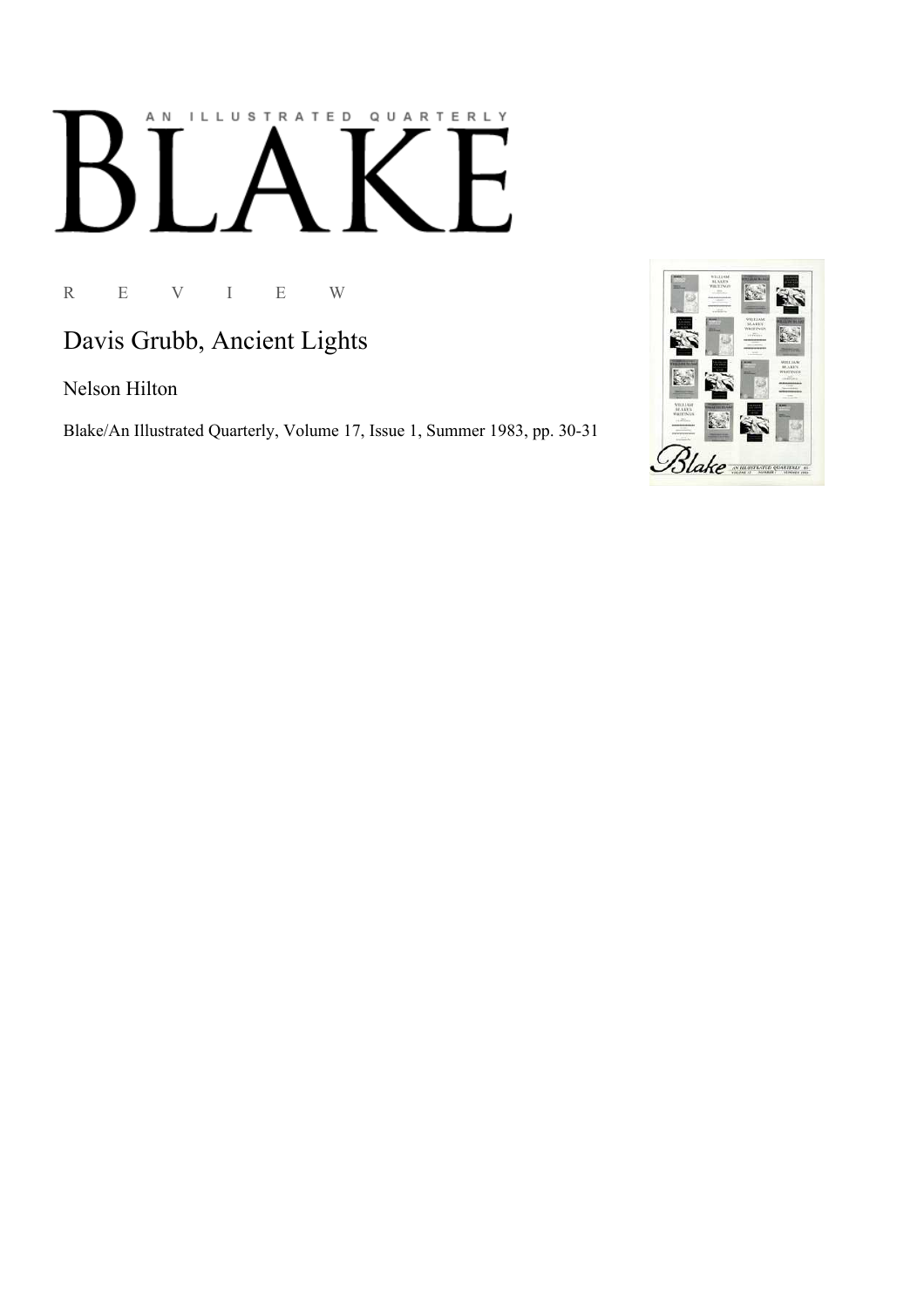PAGE 30 *BLAKE AN ILLUSTRATED QUARTERLY* SUMMER 1983



**Reviewed by Nelson Hilton** 

Davis Grubb has written a perfectly mad novel called *Ancient Lights —the* Last Supper is said to have taken place in the Holiday Inn of Weirton, West Virginia, not that far from "a whorehouse on the high-road to Glory called Jew's Harp House" and near where Uncle Will Blake showed himself to Sweeley Leech "last Friday night and smiled and joked awhile, and then he told him frankly that Criste had told him that there was one thing lacking." I wonder if Cousin Davis (as he sometimes refers to himself in the book) is smiling around us as the people of "ugly, reeking, steel-mill town, Weirton" struggle to find the cash to buy the mill from the conglomerate that has doomed it and so create the largest worker-owned plant in America. He certainly knew "that Weirtons create Criste. Every time." ("Criste," because the "name Christ has been disgraced. The name is a cliché – not a metaphor. Criste is a metaphor. Christ is a word like fuck and cunt and cock —good words, holy words, once. Now soiled

. . . ." ) Cousin Davis, author of eleven other works (including *Night of the Hunter),* died six weeks after this book was done, and the story and imagery at times bear moving witness to the progress of cancer, of hope and fear and vision:

> Fear is so funny. There are so many kinds of danger. How do we know when we are in peril? How can we guess that that headache last Wednesday night at dinner, that slight restlessness through the night, that tiny fever —that these were the battle reports on a monstrous and titanic struggle within us. Against cancer. Or typhoid. Or worse.

The narrator, Fifi Leech —at 6:30 in the morning of 4 September 1992, arching her pelvis and grinding merrily into her finger — explains that the sad reason for her being in West Virginia is "the death of the real writer in my family, the late Davis Grubb." But, she goes on, "He was not the author."

It is a strange, at times wonderful, production —the story of a female Gulley Jimson told by a modern George MacDonald who can graphically describe "the how and why of having sex with fairies" as well as the paranoia of "TRUCAD," "La Machine! La ultimate world economic order. La whole fucking system that has us all prisoner" ("It had come into being out of the old Trilateral Commission . . ."). It is a book which knows its Blake but doesn't trot out quotations in the heavyhanded manner of *The Horse's Mouth.* At one of many points Sweeley declaims "from his favorite, next to Shakespeare, Uncle Will Blake:

> And there to Eternity aspire The selfhood in a flame of fire Till then the lamb of God ... "

Fifi adds, "It was one of Uncle Will's lovely little unfinished things" (as indeed it is, appearing only as a textual note in Erdman's edition; Sweeley, however, reads from "his scarred and dogeared Nonesuch Blake," where the lines appear among the poems from the Notebook), the M104 Broadway bus appears "flatulating diesel smokily like Uncle Will Blake's farting and belching God — the one he called Nobodaddy." An advertisement in the London *Times* begins with "The outward ceremony is the Anti-Christ" (and continues with four lines from Gilbert and Sullivan, ending, "Then is the spectres' holiday —then is the ghosts' high noon!").

The loose plot follows Fifi, who likes to fuck and has no sympathy for the "machocists" and "homosocials," as she moves through a late '70s 1992 toward the reconstitution of the Book of Criste Lite. Her father Sweeley had it once, on forty-four pages of yellow ruled paper: "No words. In heaven . . . there is only form and color. And movement." And more, says Sweeley, describing a wouldbe *Ancient Lights*, "it was the damnedest, most godawful *funny* book I ever read. Funny. And horny. A real stroke book!" But that version is lost, and recreating the second entails a collective effort in which Sweeley ("the dear cor-